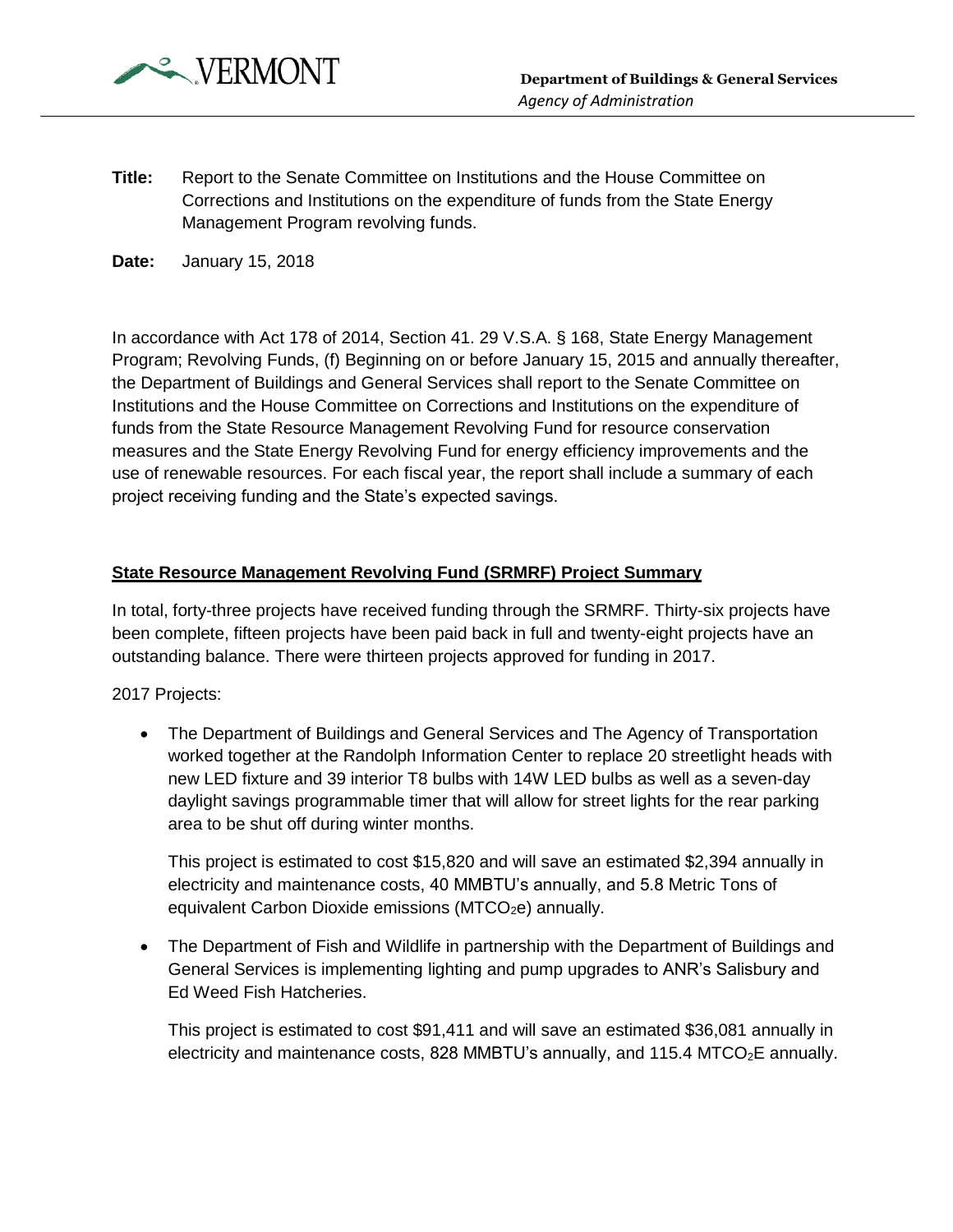

 The Department of Buildings and General Services in partnership with the Department of Corrections installed three Ozone retrofits to the washers at three different facilities; the Northeast Regional Correctional Facility, the Northwest State Correctional Facility and the Caledonia County Work Camp. The Ozone method of sanitizing laundry that does not require hot water, reduces washing and drying times, and makes the use of laundry chemicals unnecessary.

Combined, these projects cost \$13,500 and will save an estimated \$22,066 annually in electricity costs, 2,010 MBTUs annually, and 670.7 MTCO $_2$ e annually.

 The Department of Forest Parks and Recreation in Partnership with the Department of Buildings and General Services installed a 39.44 kW solar photovoltaic system on the roofs of two buildings at their Essex, VT offices.

This project cost \$75,487 and will save an estimated \$8,000 annually in electricity costs, 146 MMBTU's annually, and 21.1 MTCO $_2$ e annually.

 The Department of Buildings and General Services upgraded all interior and exterior lighting to high efficiency LED lighting at the Sharon Welcome Center.

This project cost \$28,775 and will save an estimated \$5,712 annually in electricity costs, 133 MMBTU's annually, and 19.1 MTCO $_2$ e annually.

 The Agency of Transportation in partnership with the Department of Buildings and General Services updated all existing mercury vapor and high pressure sodium parking lot lighting to high efficiency LED lighting at eight (8) park and ride locations throughout the State of Vermont.

This project cost \$35,218 and will save an estimated \$6,719 annually in electricity and maintenance costs, 71 MMBTU's annually, and 10.2 MTCO $_2$ E annually.

 The Department of Building and General Services implemented a series of efficiency measures at the Williston Information Center Southbound facility including but not limited to; insulation and air-sealing, replaced circulating pumps with high efficiency smart pumps, damper upgrades and upgrades to the building automated control system.

This project cost \$60,169 and will save an estimated \$11,700 in fuel and operating costs annually, 513 MMBTU's annually, and 45 MTCO $_2$ e annually.

 The Department of Buildings and General Services is in the process of implementing several energy savings measures at the Middlesex Central Services building including upgrading the old oil fired boiler system that was at its end of life to a new pellet boiler system. Other efficiency measures include upgrading the existing steam distribution system to a high efficiency hot water system and insulation and air-sealing measures to the buildings envelope. The new pellet boiler system came online in October of 2017.